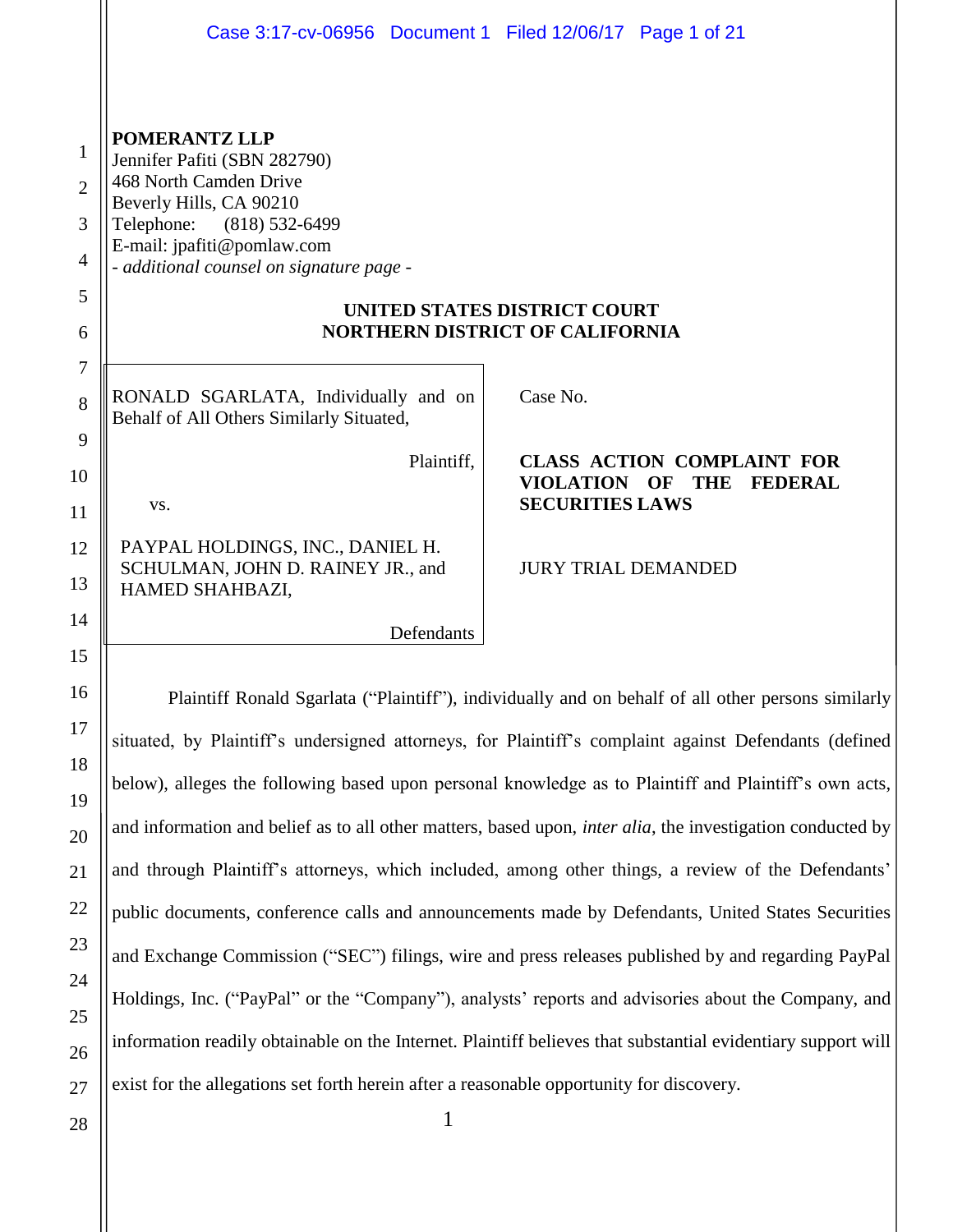#### **NATURE OF THE ACTION**

1. This is a federal securities class action on behalf of a class consisting of all persons other than Defendants who purchased or otherwise acquired common shares of PayPal between February 14, 2017 and December 1, 2017, both dates inclusive (the "Class Period"). Plaintiff seeks to recover compensable damages caused by Defendants' violations of the federal securities laws and to pursue remedies under Sections 10(b) and 20(a) of the Securities Exchange Act of 1934 (the "Exchange Act") and Rule 10b-5 promulgated thereunder.

2. PayPal Holdings, Inc. operates as a technology platform company that provides online payment systems through a variety of services on behalf of consumers and merchants. Founded in 1998, the Company is headquartered in San Jose, California. The Company's common stock trades on the NASDAQ Global Stock Market ("NASDAQ") under the ticker symbol "PYPL."

3. On February 14, 2017, PayPal announced an agreement to purchase TIO Networks Corp. ("TIO") for \$233 million (the "TIO Acquisition"). TIO is a bill-pay management company that processed roughly \$7 billion in bill payments on behalf of 14 million customers in 2016. On July 18, 2017, PayPal announced the completion of the TIO Acquisition.

4. Throughout the Class Period, Defendants made materially false and misleading statements regarding the Company's business, operational and compliance policies. Specifically, Defendants made false and/or misleading statements and/or failed to disclose that: (i) TIO's data security program was inadequate to safeguard the personally identifiable information of its users; (ii) the foregoing vulnerabilities threatened continued operation of TIO's platform; (iii) PayPal's revenues derived from its TIO services were thus unsustainable; (iv) consequently, PayPal had overstated the benefits of the TIO acquisition; and (v) as a result, PayPal's public statements were materially false and misleading at all relevant times.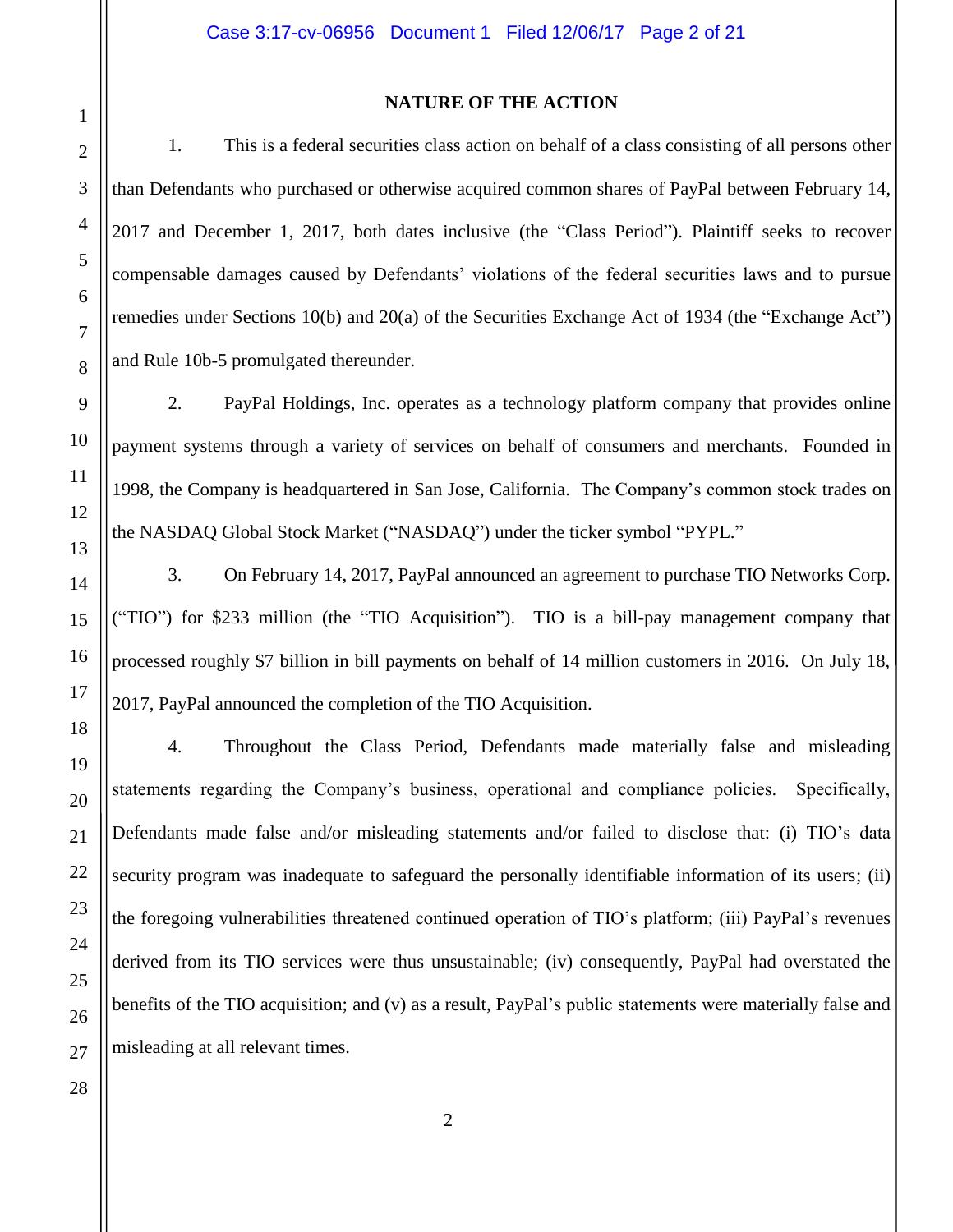5. On November 10, 2017, PayPal suspended its TIO services, pending a security review, stating that it had discovered security vulnerabilities on the TIO platform and that the TIO data security program did not meet PayPal's standards.

6. On December 1, 2017, post-market, PayPal disclosed that personally identifiable information—including names, addresses, bank-account details, and Social Security numbers—for roughly 1.6 million TIO users had potentially been compromised as a result of the previously announced security vulnerabilities.

7. On this news, PayPal's share price fell \$4.33, or 5.75%, to close at \$70.97 on December 4, 2017, the following trading day.

8. As a result of Defendants' wrongful acts and omissions, and the precipitous decline in the market value of the Company's common shares, Plaintiff and other Class members have suffered significant losses and damages.

#### **JURISDICTION AND VENUE**

9. The claims asserted herein arise under and pursuant to §§10(b) and 20(a) of the Exchange Act (15 U.S.C. §§78j(b) and §78t(a)) and Rule 10b-5 promulgated thereunder by the SEC (17 C.F.R. §240.10b-5).

10. This Court has jurisdiction over the subject matter of this action under 28 U.S.C. §1331 and §27 of the Exchange Act.

11. Venue is proper in this Judicial District pursuant to §27 of the Exchange Act (15 U.S.C. §78aa) and 28 U.S.C. §1391(b). PayPal's principal executive offices are located within this Judicial District.

12. In connection with the acts, conduct and other wrongs alleged in this Complaint, Defendants, directly or indirectly, used the means and instrumentalities of interstate commerce,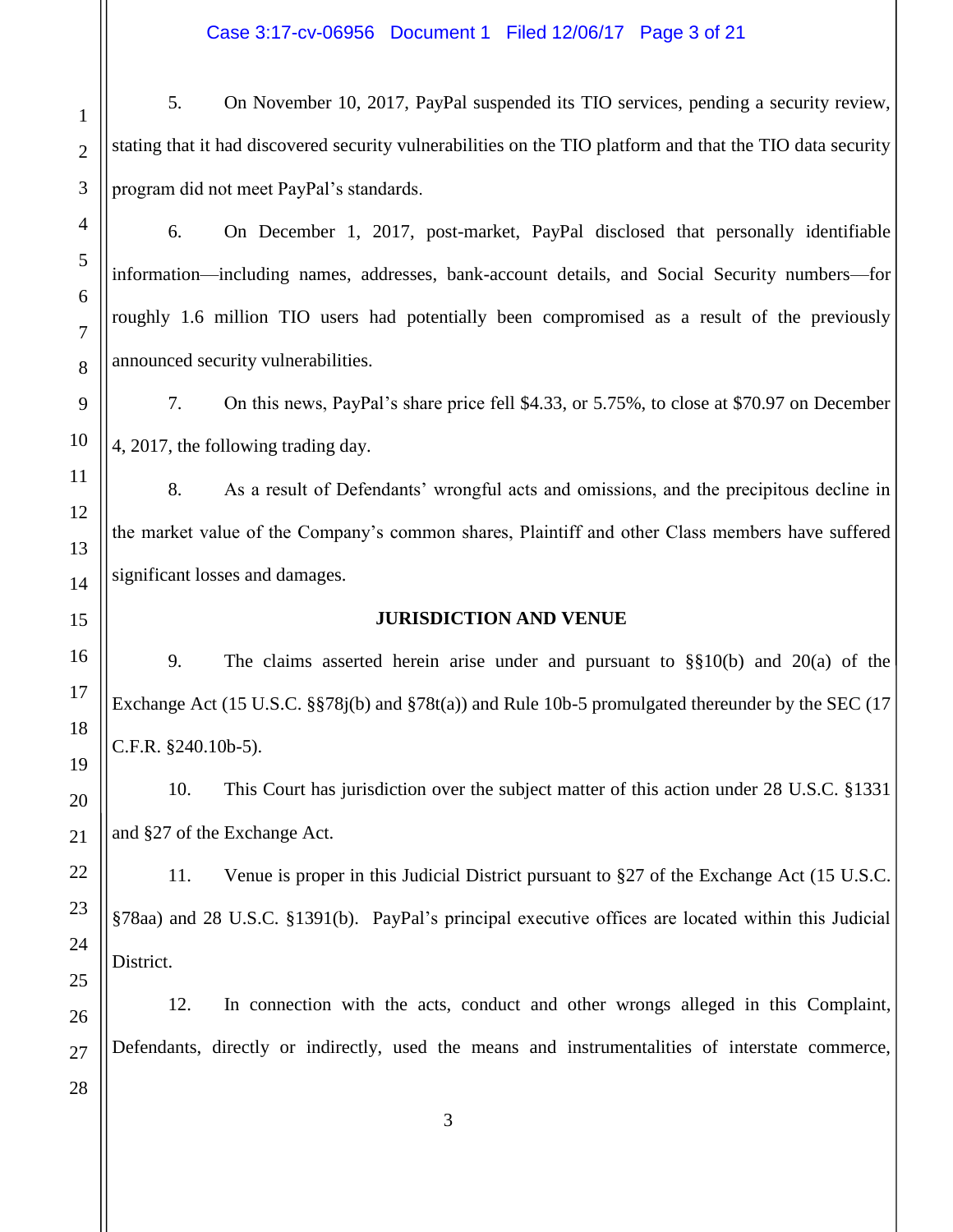including but not limited to, the United States mail, interstate telephone communications and the facilities of the national securities exchange.

#### **PARTIES**

13. Plaintiff, as set forth in the accompanying Certification, purchased PayPal securities at artificially inflated prices during the Class Period and was damaged upon the revelation of the alleged corrective disclosure.

14. Defendant PayPal is incorporated in Delaware, and the Company's principal executive offices are located at 2211 North First Street, San Jose, California 95131. PayPal's common stock trades on the NASDAQ under the ticker symbol "PYPL."

15. Defendant Daniel H. Schulman ("Schulman") has served at all relevant times as PayPal's Chief Executive Officer ("CEO"), President and Director.

16. Defendant John D. Rainey Jr. has served at all relevant times as PayPal's Chief Financial Officer and Executive Vice President.

17. Defendant Hamed Shahbazi ("Shahbazi") served as Chairman and CEO of TIO at all relevant times prior to the TIO Acquisition. Following the TIO Acquisition, Shahbazi has served at all relevant times as Vice President of Bill Pay and General Manager, PayPal Canada Bill Pay Services. In that capacity, Shahbazi has continued to direct the operations of PayPal's TIO services.

18. The Defendants referenced above in ¶¶ 15-17 are sometimes referred to herein collectively as the "Individual Defendants."

#### **SUBSTANTIVE ALLEGATIONS**

#### **Background**

19. PayPal operates as a technology platform company that provides online payment systems through a variety of services on behalf of consumers and merchants. Founded in 1998, the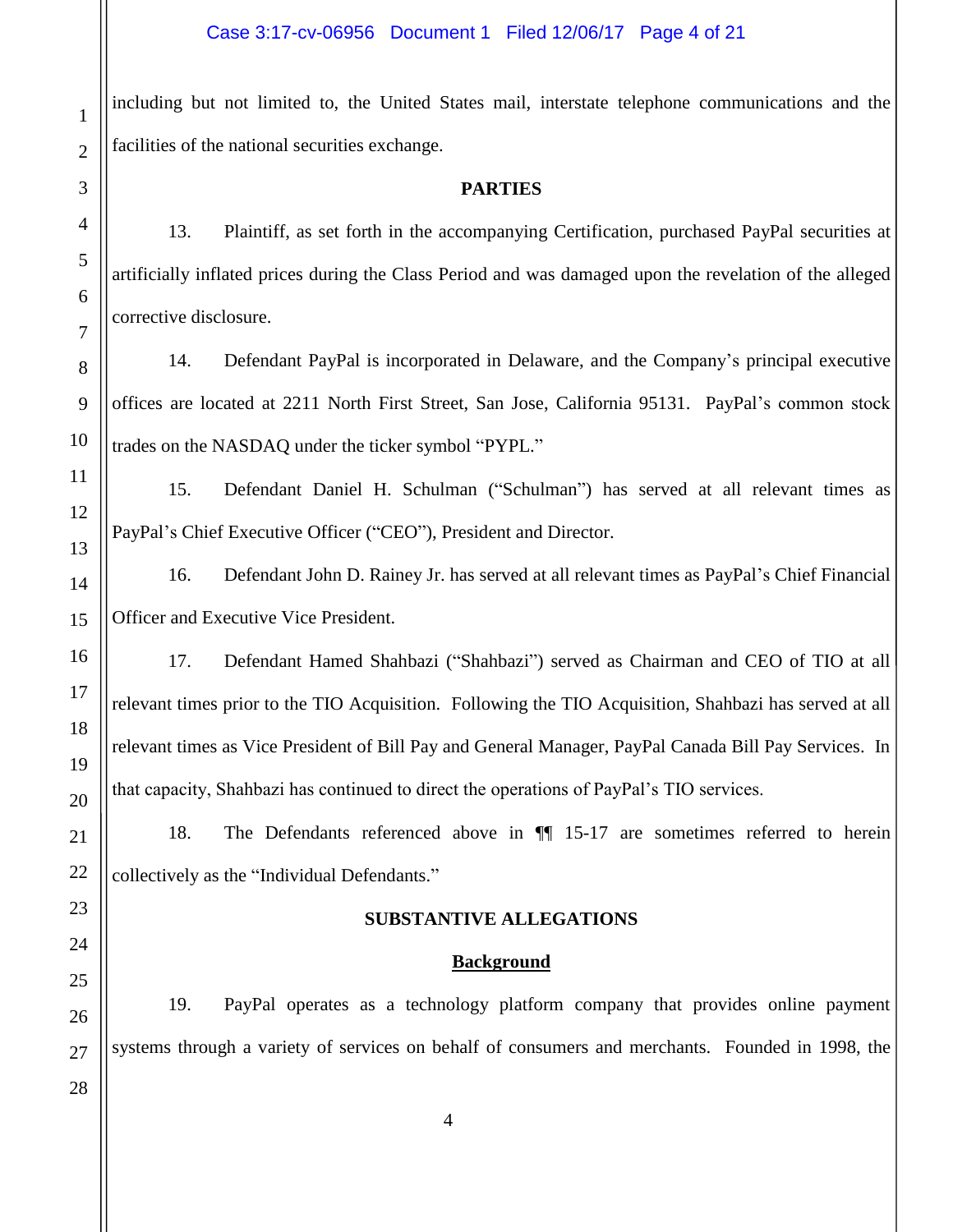Company is headquartered in San Jose, California. The Company's common stock trades on the

NASDAQ Global Stock Market ("NASDAQ") under the ticker symbol "PYPL."

#### **Materially False and Misleading Statements Issued During the Class Period**

20. The Class Period begins on February 14, 2017, when PayPal issued a press release

entitled "PayPal to Acquire TIO Networks." The press release stated, in part:

SAN JOSE, Calif. & VANCOUVER, British Columbia--(BUSINESS WIRE)--PayPal Holdings, Inc. (Nasdaq: PYPL) and TIO Networks Corp. (TSXV: TNC), a cloud-based multi-channel bill payment processing and receivables management company, today announced a definitive agreement under which PayPal will acquire TIO for \$3.35 CAD (\$2.56 USD) per share in cash or an approximate \$304 million CAD (\$233 million USD) equity value. The purchase price represents a premium of 25.2% to TIO's 90-trading day volume-weighted average price as of February 13, 2017, and 22.6% to the 20-trading day volume-weighted average price as of January 9, 2017, the trading day immediately preceding the date TIO entered into exclusive negotiations with PayPal.

TIO is a leading multi-channel bill payment processor in North America and processed more than \$7 billion USD in consumer bill payments in fiscal 2016. TIO serves 14 million consumer bill pay accounts and offers convenient solutions for expedited bill payment services to financially underserved consumers. The company has more than 10,000 supported billers and numerous direct relationships with billers, which enable TIO to quickly process telecom, wireless, cable and utility bill payments for TIO's customers. Using TIO's approximately 900 operated self-service kiosks, approximately 65,000 retail walk-in locations, and mobile and web solutions, customers can conveniently pay their bills while avoiding the service interruptions and financial penalties associated with missed payment deadlines.

Dan Schulman, President and CEO of PayPal, said, "By acquiring TIO and integrating bill payment into our global payments platform, PayPal adds another key service in our efforts to become a part of a consumer's everyday financial life. Worldwide, more than 2 billion people do not have affordable access to basic financial services, making it difficult and expensive for consumers to carry out basic financial tasks, including bill payment. TIO's digital platform, and physical network of agent locations make paying bills simpler, faster, and more affordable. We are excited by the opportunity to extend this valuable service to our existing customers and welcome new billers and customers to PayPal."

Hamed Shahbazi, Chairman and CEO of TIO, remarked, "We founded TIO to make speed and access part of the bill payment experience for the underserved, and we believe that we have created affordable products to serve the needs of all customers. Our mission fits perfectly with PayPal's vision to democratize money. As part of the PayPal team, we believe we will accelerate our growth through expanded distribution and continue increasing access to more billers and services."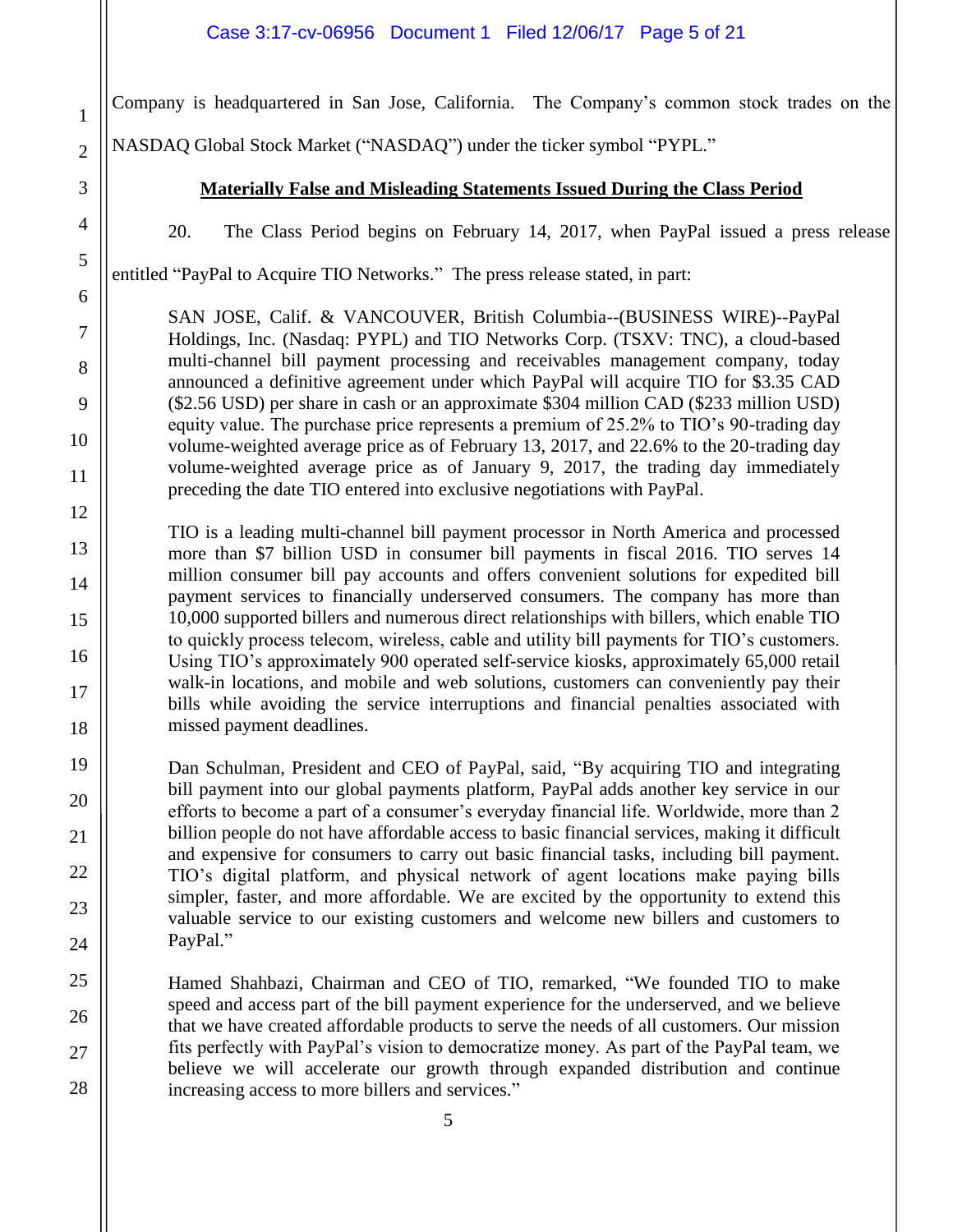Case 3:17-cv-06956 Document 1 Filed 12/06/17 Page 6 of 21

1 2 3 4 5 6 7 8 9 10 11 12 13 14 15 16 17 18 19 20 21 22 23 21. On April 26, 2017, PayPal issued a press release and filed a current report on Form 8-K with the SEC, announcing certain of the Company's financial and operating results for the quarter ended March 31, 2017 (the "Q1 2017 8-K"). For the quarter, PayPal announced net income of \$384 million, or \$0.32 per diluted share, on revenue of \$2.98 billion, compared to net income of \$365 million, or \$0.30 per diluted share, on revenue of \$2.54 billion for the same period in the prior year. 22. In the Q1 2017 8-K, PayPal stated, in part: In the first quarter, PayPal announced its agreement to acquire TIO Networks Corp. ("TIO") for approximately \$233 million. TIO is a leading multi-channel bill payment processor in North America and processed more than \$7 billion in bill payments in its fiscal 2016. The company's digital platform, and physical network of agent locations make paying bills simpler, faster, and more affordable. By integrating bill payment, PayPal will add another key service to its global payments platform and become a greater part of its consumers' everyday financial lives. On April 10, 2017 shareholders of TIO approved the acquisition, which is expected to close in the second half of 2017, subject to certain closing conditions. 23. On April 27, 2017, PayPal filed a quarterly report on Form 10-Q with the SEC, reporting in full the Company's financial and operating results for the quarter ended Mach 31, 2017 (the "Q1 2017 10-Q"). 24. In the Q1 2017 10-Q, PayPal stated, in part: In February 2017, we announced an agreement to acquire TIO Networks Corp. for approximately \$233 million in cash. This acquisition is expected to close in the second half of 2017, subject to certain closing conditions, including receipt of certain consents relating to TIO's money transmitter licenses. 25. The Q1 2017 10-Q contained signed certifications pursuant to the Sarbanes-Oxley Act of 2002 ("SOX") by Defendants Schulman and Rainey, stating that "[t]he information contained in [the Q1 2017 10-Q] fairly presents, in all material respects, the financial condition and results of operations of PayPal Holdings, Inc." 26. On July 18, 2017, PayPal announced the completion of the TIO Acquisition. In a press release entitled "PayPal Completes Acquisition of TIO Networks," PayPal stated, in part: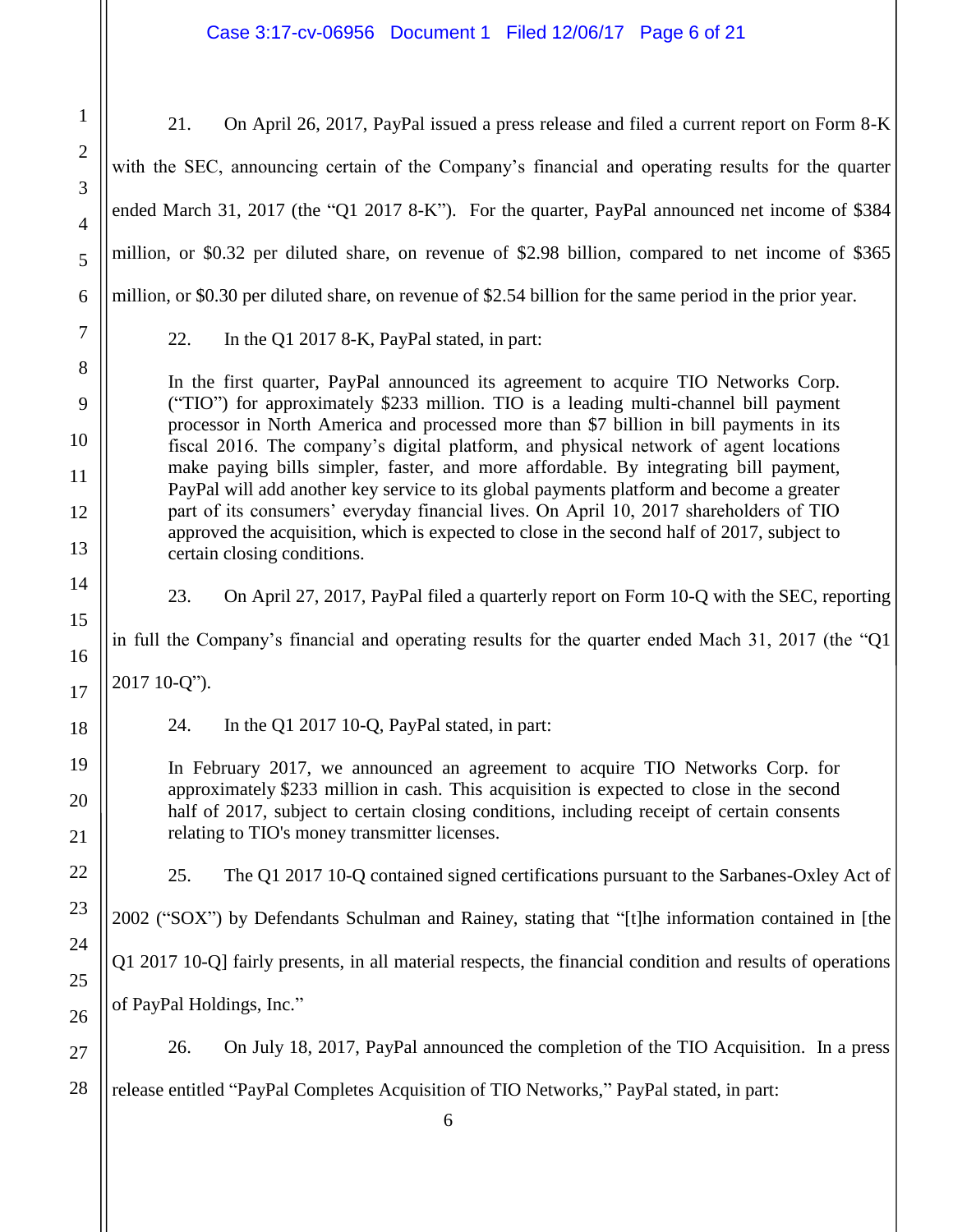#### Case 3:17-cv-06956 Document 1 Filed 12/06/17 Page 7 of 21

SAN JOSE, Calif. and VANCOUVER, B.C. – July 18, 2017 – PayPal Holdings, Inc. (NASDAQ: PYPL) and TIO Networks Corp. (TSXV: TNC) today announced that PayPal has completed its previously announced acquisition of TIO Networks. In accordance with the terms of the Arrangement announced on February 14, 2017, PayPal acquired all of the outstanding shares of TIO for \$3.35 CDN (\$2.64 USD) per share in cash or an approximate \$302 million CDN (\$238 million USD) equity value.

TIO is a leading multi-channel bill payment processor in North America and processed more than \$7 billion USD in consumer bill payments in fiscal 2016. TIO serves 16 million consumer bill pay accounts and offers convenient solutions for expedited bill payment services to financially underserved consumers. The company has more than 10,000 supported billers and numerous direct relationships with billers, which enable TIO to quickly process telecom, wireless, cable and utility bill payments for TIO's customers.

\*\*\*

As complementary organizations, PayPal and TIO are well-positioned to make paying a bill as fast and simple as making a payment with PayPal. Through this acquisition, PayPal will expand its global scale of operations, complement its product portfolio, and accelerate its entry into the bill pay market, enabling millions of customers to improve their financial health through access to TIO's valuable services. The acquisition enables PayPal and TIO to realize the companies' shared vision of reimagining money and democratizing financial services so that everyone has affordable ways to manage and move their money.

"In the last two years, PayPal has made significant strides towards realizing our mission to democratize financial services and *provide secure, convenient and affordable* ways to move and manage money to those who are underserved by the financial system," said Dan Schulman, President & CEO of PayPal. "*Expanding into multi-channel bill payments through the acquisition of TIO furthers this mission* and will meaningfully advance our ability to offer digital financial services to tens of millions of underserved customers."

(Emphases added.)

27. On July 26, 2017, PayPal issued a press release and filed a current report on Form 8-K

with the SEC, announcing certain of the Company's financial and operating results for the quarter

ended June 30, 2017 (the "Q2 2017 8-K"). For the quarter, PayPal announced net income of \$411

million, or \$0.34 per diluted share, on revenue of \$3.14 billion, compared to net income of \$323

million, or \$0.27 per diluted share, on revenue of \$2.65 billion for the same period in the prior year.

28. In the Q2 2017 8-K, PayPal stated, in part:

**Expanding Value Proposition with Product Innovation**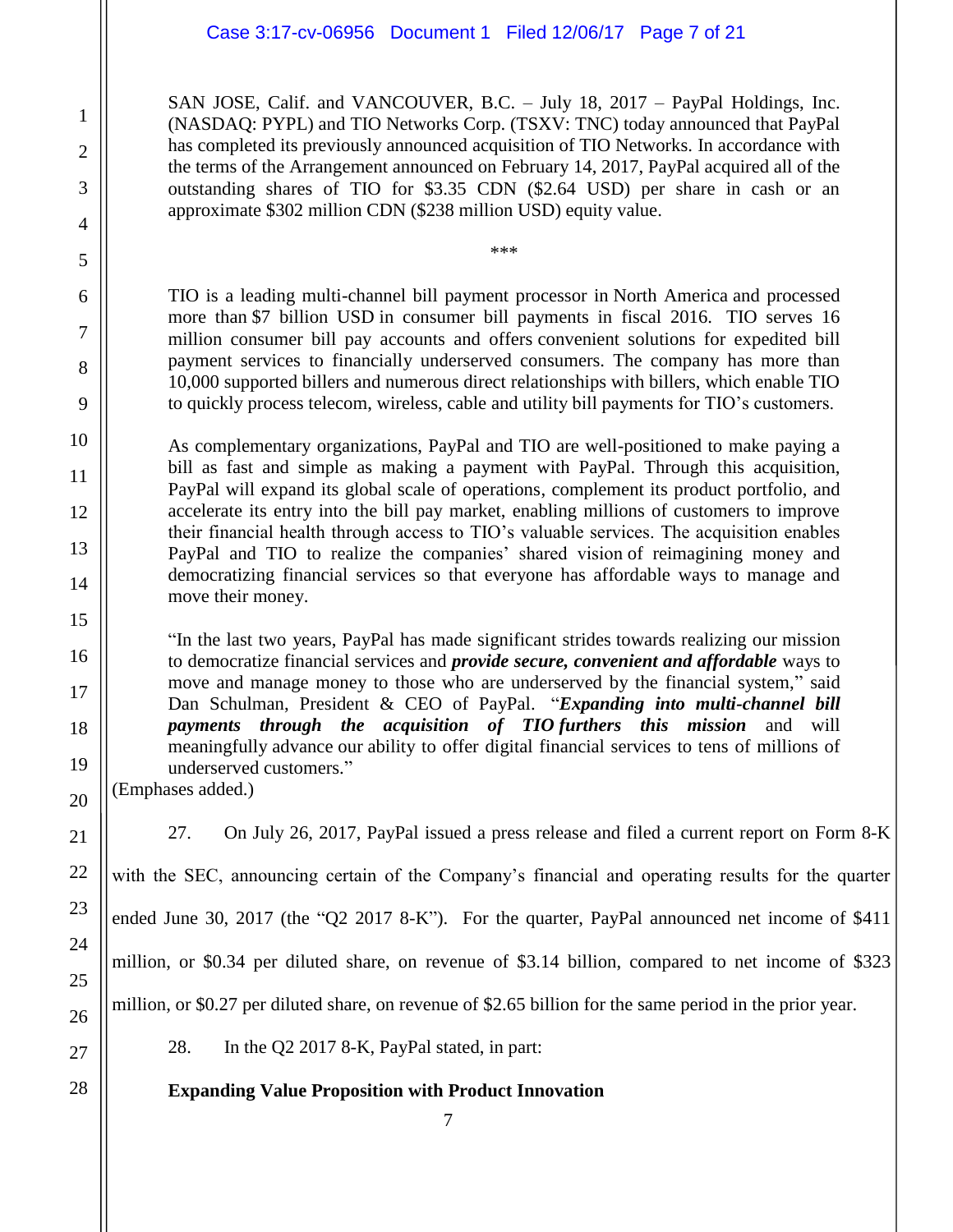|                     | Case 3:17-cv-06956 Document 1 Filed 12/06/17 Page 8 of 21                                                                                                                                                                                                                                              |  |  |
|---------------------|--------------------------------------------------------------------------------------------------------------------------------------------------------------------------------------------------------------------------------------------------------------------------------------------------------|--|--|
|                     | ***                                                                                                                                                                                                                                                                                                    |  |  |
| $\mathbf{1}$        |                                                                                                                                                                                                                                                                                                        |  |  |
| $\overline{2}$<br>3 | On July 18, 2017, PayPal announced the closing of the acquisition of TIO Networks for<br>approximately \$238 million. TIO is a leading cloud-based, multi-channel bill payment<br>processor, serving leading telecom, wireless, cable, and utility bill issuers in North                               |  |  |
| 4                   | America. Through this acquisition, PayPal intends to expand its scale of operations,                                                                                                                                                                                                                   |  |  |
| 5                   | complement its product portfolio, and accelerate its entry into the bill pay market,<br>enabling millions of customers to improve their financial health through access to TIO's<br>valuable services.                                                                                                 |  |  |
| 6<br>7              | On July 27, 2017, PayPal filed a quarterly report on Form 10-Q with the SEC, reporting<br>29.                                                                                                                                                                                                          |  |  |
| 8                   | in full the Company's financial and operating results for the quarter ended June 30, 2017 (the "Q2 2017                                                                                                                                                                                                |  |  |
| 9                   | $10-Q$ ").                                                                                                                                                                                                                                                                                             |  |  |
| 10                  | 30.<br>In the Q2 2017 10-Q, PayPal stated, in part:                                                                                                                                                                                                                                                    |  |  |
| 11                  |                                                                                                                                                                                                                                                                                                        |  |  |
| 12                  | In July 2017, we completed our acquisition of TIO Networks Corp. for approximately<br>\$238 million, consisting of cash. This acquisition will be accounted for as a business<br>combination. We acquired TIO Networks to expand our scale of operations, complement                                   |  |  |
| 13                  | our product portfolio, and to help accelerate our entry into bill payments.                                                                                                                                                                                                                            |  |  |
| 14                  | 31.<br>The Q2 2017-10-Q contained signed certifications pursuant to SOX by Defendants                                                                                                                                                                                                                  |  |  |
| 15<br>16            | Schulman and Rainey, stating that "[t]he information contained in [the Q2 2017 10-Q] fairly presents,                                                                                                                                                                                                  |  |  |
| 17                  | in all material respects, the financial condition and results of operations of PayPal Holdings, Inc."                                                                                                                                                                                                  |  |  |
| 18                  | 32.<br>On or around July 27, 2017, Defendants Schulman and Shahbazi broadcast a video via                                                                                                                                                                                                              |  |  |
| 19                  | the Facebook Live video streaming service, in which Schulman and Shahbazi discussed the benefits of                                                                                                                                                                                                    |  |  |
| 20                  | the TIO Acquisition, stating, in part:                                                                                                                                                                                                                                                                 |  |  |
| 21<br>22            | Shahbazi: The opportunity with PayPal for us represented a really good opportunity to                                                                                                                                                                                                                  |  |  |
| 23                  | amplify what we do today, for really about 60 million consumer accounts, and take that<br>and serve PayPal's broader universe and grow that together, and create behavioral                                                                                                                            |  |  |
| 24                  | richness in terms of how we bring these applications together, and marry them up with<br>some of the applications you guys [PayPal] have created. But when you look at the<br>marriage of these assets, we feel like, as we were talking about earlier, brothers from<br>another mother, a little bit. |  |  |
| 25                  |                                                                                                                                                                                                                                                                                                        |  |  |
| 26                  | Schulman: Exactly. [laughing]                                                                                                                                                                                                                                                                          |  |  |
| 27                  | ***                                                                                                                                                                                                                                                                                                    |  |  |
| 28                  |                                                                                                                                                                                                                                                                                                        |  |  |
|                     | 8                                                                                                                                                                                                                                                                                                      |  |  |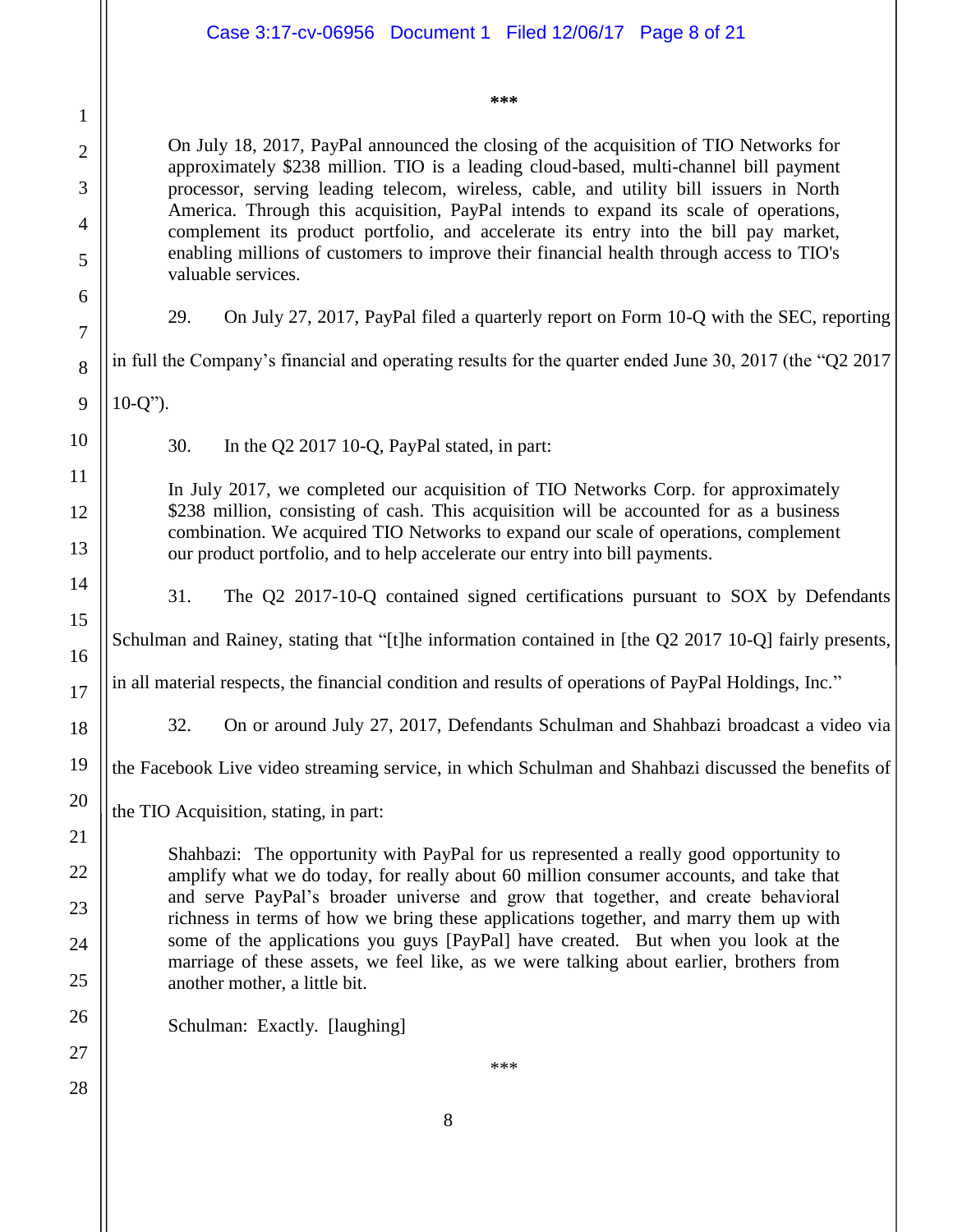#### Case 3:17-cv-06956 Document 1 Filed 12/06/17 Page 9 of 21

Shahbazi: I know from a product development perspective, we have real opportunities to innovate in this space and do special things.

Schulman: We're all really looking forward to that.

33. On October 19, 2017, PayPal issued a press release and filed a current report on Form

8-K with the SEC, announcing certain of the Company's financial and operating results for the quarter

ended September 30, 2017 (the "Q3 2017 8-K"). For the quarter, PayPal announced net income of

\$380 million, or \$0.31 per diluted share, on revenue of \$3.24 billion, compared to net income of \$323

million, or \$0.27 per diluted share, on revenue of \$2.67 billion for the same period in the prior year.

34. In the Q3 2017 8-K, PayPal stated, in part:

# **PayPal's Expanding Value Proposition**

**\*\*\***

In the third quarter, PayPal closed the acquisition of Swift Financial, a leading provider of working capital solutions to small businesses in the U.S. The previously announced acquisition of TIO Networks also closed during the quarter.

35. On October 24, 2017, PayPal filed a quarterly report on Form 10-Q with the SEC,

reporting in full the Company's financial and operating results for the quarter ended September 30,

2017 (the "Q3 2017 10-Q").

36. In the Q3 2017 10-Q, PayPal stated, in part:

*TIO Networks Corp.*

We completed the acquisition of TIO Networks Corp. ("TIO") in July 2017 by acquiring all of the outstanding shares of TIO for \$2.64 USD per share in cash. We acquired TIO to expand our scale of operations, complement our product portfolio, and to help accelerate our entry into bill payments. The total purchase price of \$238 million consisted of cash consideration. The allocation of purchase consideration resulted in approximately \$66 million of technology and customer-related intangible assets with an estimated useful life of 1 to 5 years, net assets of approximately \$15 million and initial goodwill of approximately \$157 million, which is attributable to the workforce of TIO and the synergies expected to arise from the acquisition.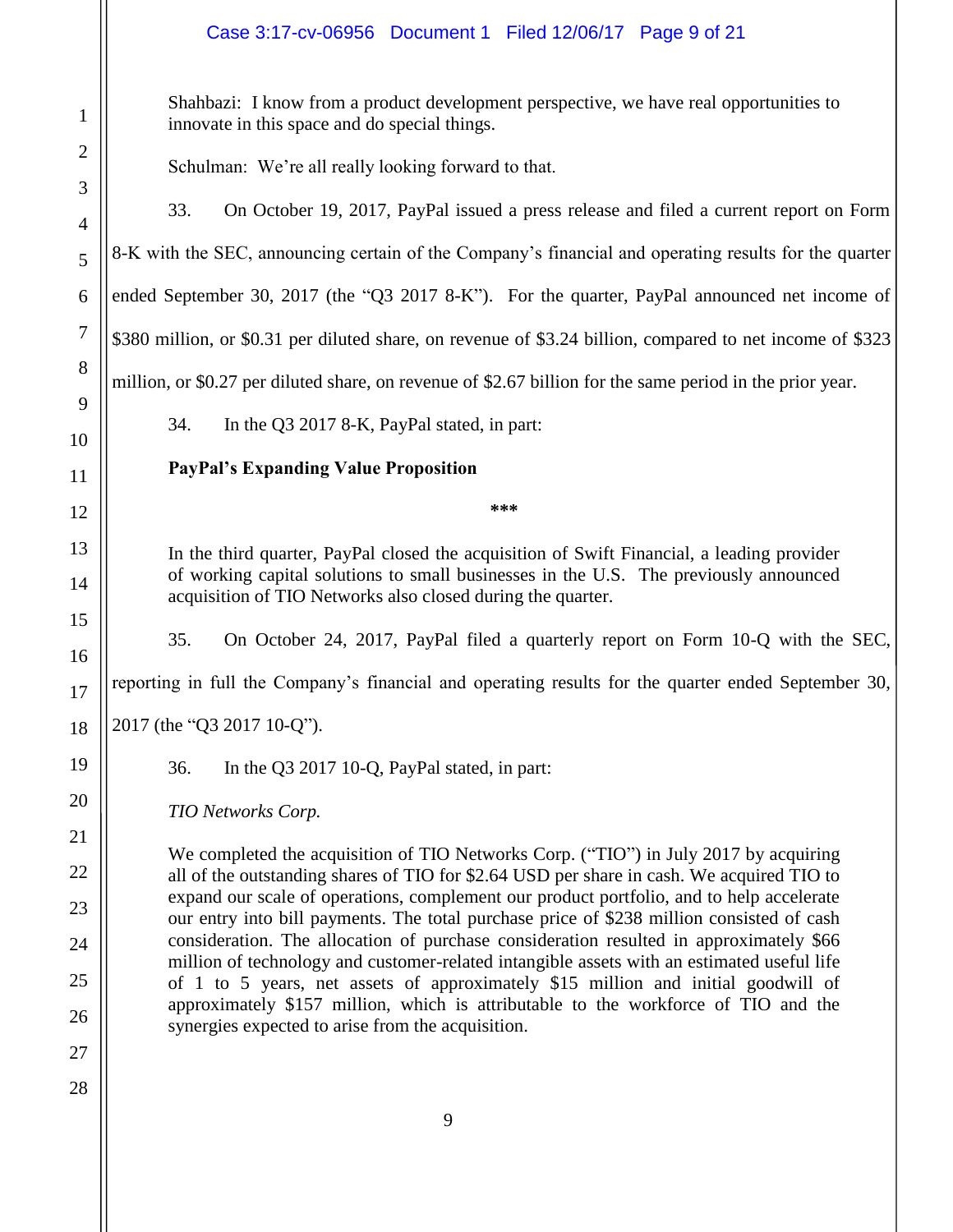37. The Q3 2017 10-Q contained signed certifications pursuant to SOX by Defendants Schulman and Rainey, stating that "[t]he information contained in [the Q3 2017 10-Q] fairly presents, in all material respects, the financial condition and results of operations of PayPal Holdings, Inc."

38. The statements referenced in ¶¶ 20-37 above were materially false and/or misleading because they misrepresented and/or failed to disclose the following adverse facts pertaining to the Company's business, operational and financial results, which were known to Defendants or recklessly disregarded by them. Specifically, Defendants made false and/or misleading statements and/or failed to disclose that: (i) TIO's data security program was inadequate to safeguard the personally identifiable information of its users; (ii) the foregoing vulnerabilities threatened continued operation of TIO's platform; (iii) PayPal's revenues derived from its TIO services were thus unsustainable; (iv) consequently, PayPal had overstated the benefits of the TIO acquisition; and (v) as a result, PayPal's public statements were materially false and misleading at all relevant times.

#### **The Truth Begins to Emerge**

39. On November 10, 2017, PayPal issued a press release, entitled "TIO Networks Suspends Operations to Protect Customers." The press release stated, in part:

SAN JOSE, Calif.—(BUSINESS WIRE)--PayPal Holdings, Inc. (Nasdaq: PYPL) announced that TIO Networks (TIO), a publicly traded company PayPal acquired in July 2017, has suspended operations to protect TIO's customers. *This suspension of services is a result of PayPal's discovery of security vulnerabilities on the TIO platform and issues with TIO's data security program that do not adhere to PayPal's information security standards.* TIO is not integrated into PayPal's platform. The PayPal platform is not impacted by this situation in any way and PayPal's customers' data remains secure.

Upon the recent discovery of this vulnerability on the TIO platform, PayPal took action by initiating an internal investigation of TIO and bringing in additional third-party cybersecurity expertise to review TIO's bill payment platform. A focus of the investigation will also include TIO's practices and representations prior to the acquisition.

While we apologize for any inconvenience this suspension of services may cause, the security of TIO's systems and the protection of TIO's customers are our highest priorities. We are working with the appropriate authorities to safeguard TIO customers.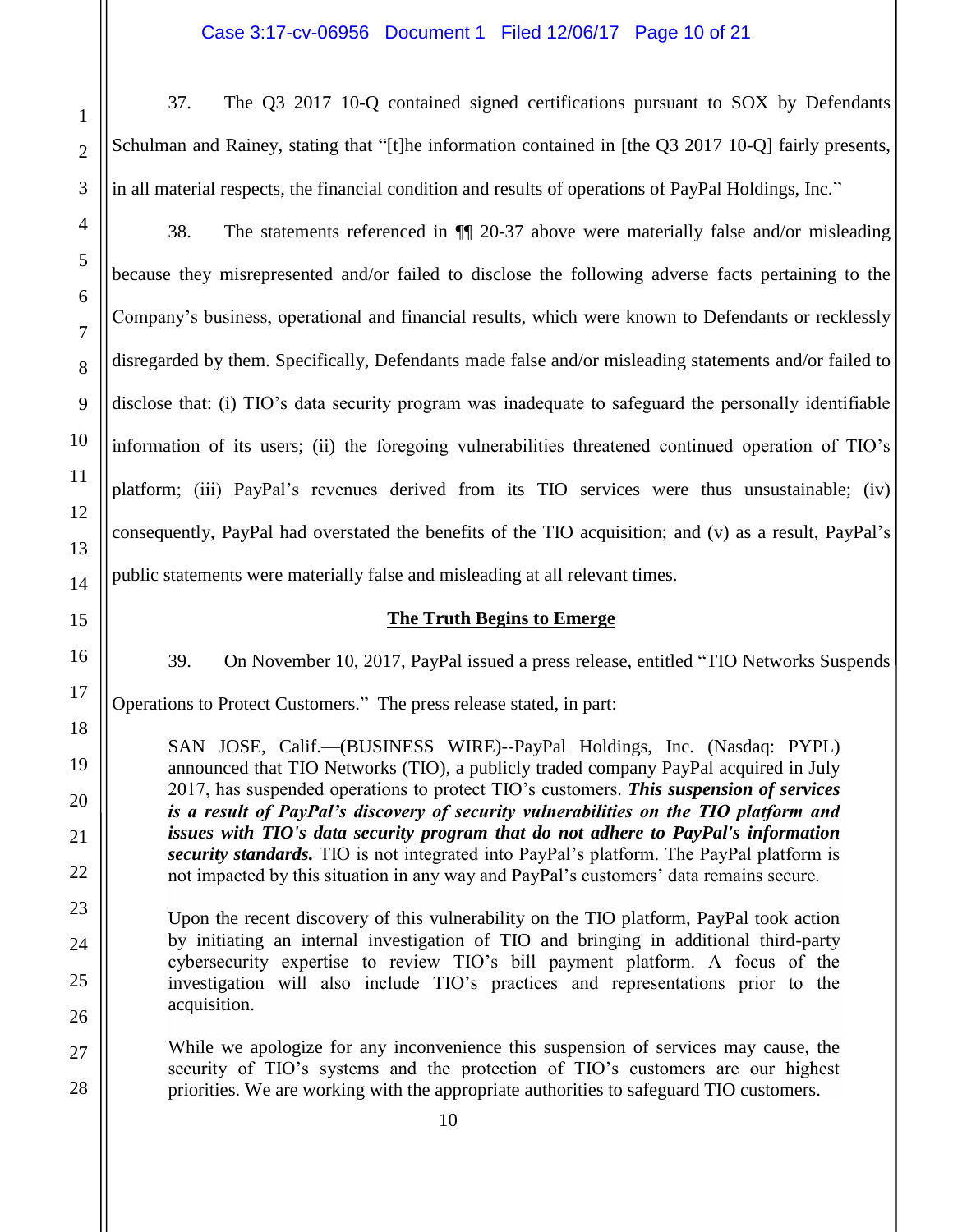# Case 3:17-cv-06956 Document 1 Filed 12/06/17 Page 11 of 21

(Emphasis added.)

2

3

4

5

6

7

8

9

10

11

12

13

14

15

16

17

18

19

20

21

22

23

24

25

1

40. On December 1, 2017, post-market, PayPal issued a press release entitled "TIO

Networks Provides Update on Suspension of Operations." The press release stated, in part:

AN JOSE, Calif.—(BUSINESS WIRE)--PayPal Holdings, Inc. (Nasdaq: PYPL) today announced an update on the suspension of operations of TIO Networks (TIO), a publicly traded payment processor PayPal acquired in July 2017. *A review of TIO's network has identified a potential compromise of personally identifiable information for approximately 1.6 million customers.* The PayPal platform is not impacted in any way, as the TIO systems are completely separate from the PayPal network, and PayPal's customers' data remains secure.

As announced on November 10, PayPal suspended the operations of TIO to protect customer data as part of an ongoing investigation of security vulnerabilities of the TIO platform. *This ongoing investigation has identified evidence of unauthorized access to TIO's network, including locations that stored personal information of some of TIO's customers and customers of TIO billers.* As a result, PayPal is taking steps to protect affected customers.

TIO has also begun working with the companies it services to notify potentially affected individuals, and PayPal is working with a consumer credit reporting agency to provide free credit monitoring memberships. Individuals who are affected will be contacted directly and receive instructions to sign up for monitoring.

(Emphases added.)

41. On this news, PayPal's share price fell \$4.33, or 5.75%, to close at \$70.97 on December

4, 2017, the following trading day.

42. As a result of Defendants' wrongful acts and omissions, and the precipitous decline in the market value of the Company's common shares, Plaintiff and other Class members have suffered significant losses and damages.

#### **PLAINTIFF'S CLASS ACTION ALLEGATIONS**

43. Plaintiff brings this action as a class action pursuant to Federal Rule of Civil Procedure 23(a) and (b)(3) on behalf of a Class, consisting of all those who purchased or otherwise acquired PayPal common shares traded on the NASDAQ during the Class Period (the "Class"); and were damaged upon the revelation of the alleged corrective disclosures. Excluded from the Class are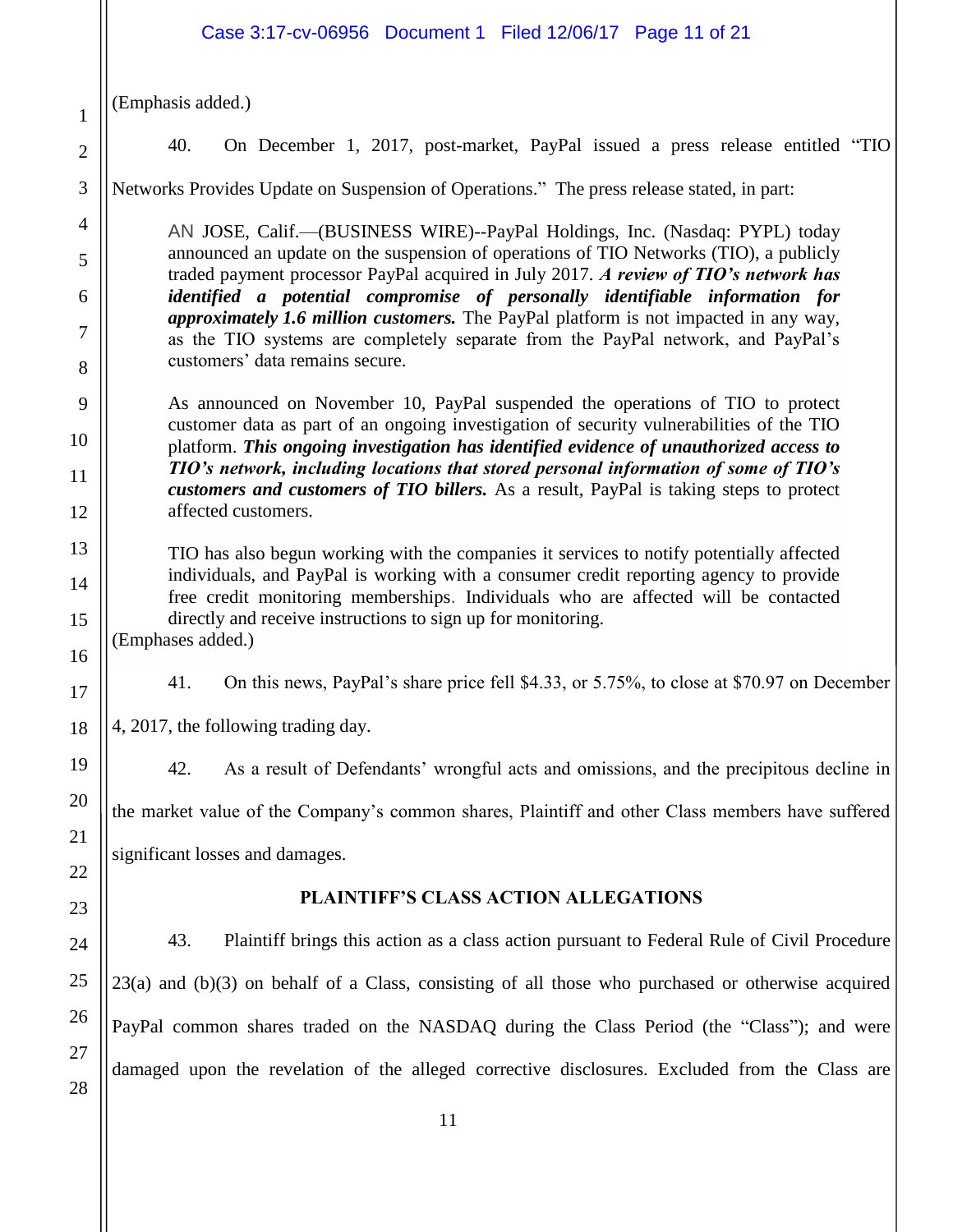#### Case 3:17-cv-06956 Document 1 Filed 12/06/17 Page 12 of 21

Defendants herein, the officers and directors of the Company, at all relevant times, members of their immediate families and their legal representatives, heirs, successors or assigns and any entity in which Defendants have or had a controlling interest.

44. The members of the Class are so numerous that joinder of all members is impracticable. Throughout the Class Period, PayPal common shares were actively traded on the NASDAQ. While the exact number of Class members is unknown to Plaintiff at this time and can be ascertained only through appropriate discovery, Plaintiff believes that there are hundreds or thousands of members in the proposed Class. Record owners and other members of the Class may be identified from records maintained by PayPal or its transfer agent and may be notified of the pendency of this action by mail, using the form of notice similar to that customarily used in securities class actions.

45. Plaintiff's claims are typical of the claims of the members of the Class as all members of the Class are similarly affected by Defendants' wrongful conduct in violation of federal law that is complained of herein.

46. Plaintiff will fairly and adequately protect the interests of the members of the Class and has retained counsel competent and experienced in class and securities litigation. Plaintiff has no interests antagonistic to or in conflict with those of the Class.

47. Common questions of law and fact exist as to all members of the Class and predominate over any questions solely affecting individual members of the Class. Among the questions of law and fact common to the Class are:

- whether the federal securities laws were violated by Defendants' acts as alleged herein;
- whether statements made by Defendants to the investing public during the Class Period misrepresented material facts about the financial condition, business, operations, and management of PayPal;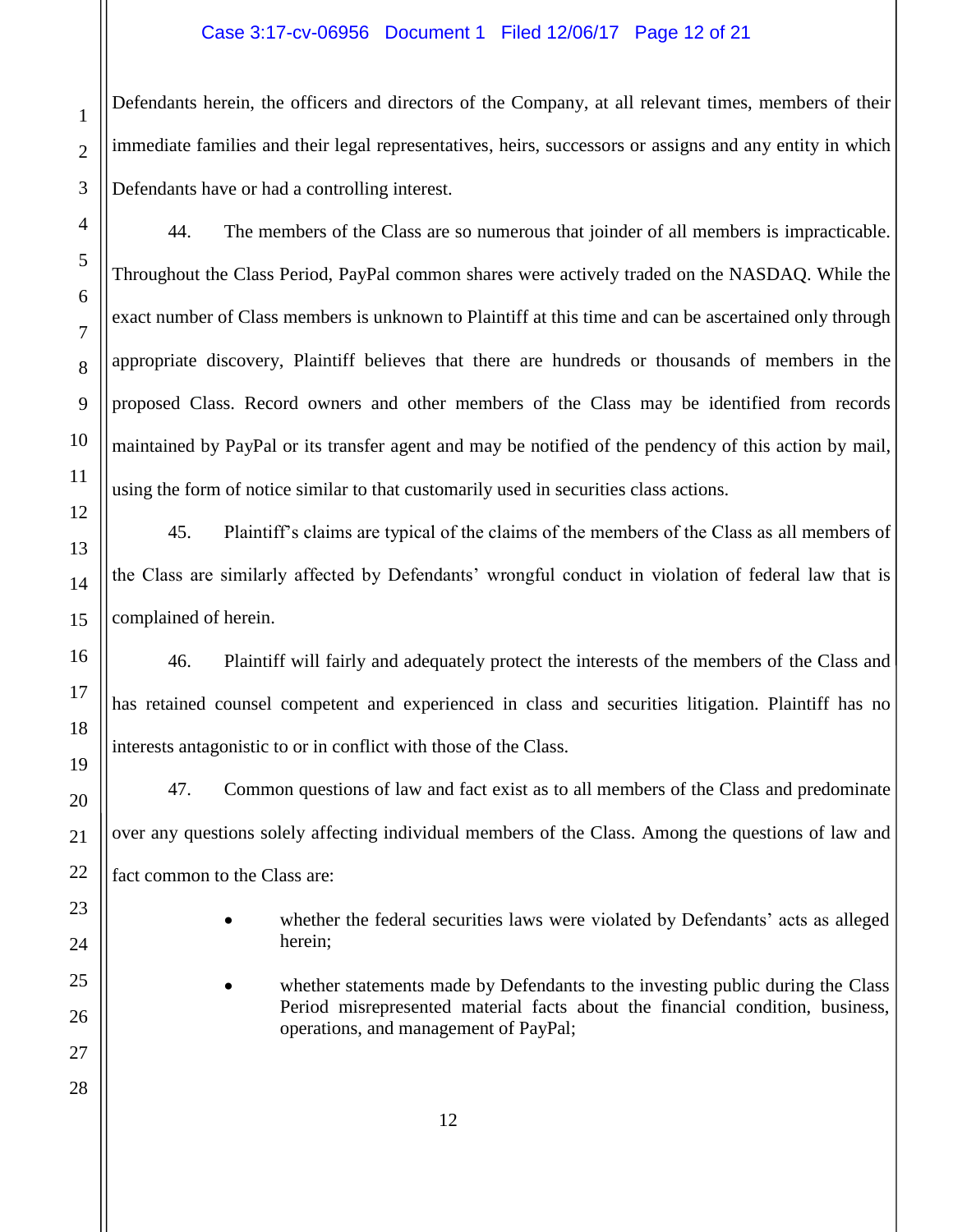|                     | Case 3:17-cv-06956 Document 1 Filed 12/06/17 Page 13 of 21                                                |                                                                                                                                                                |  |  |
|---------------------|-----------------------------------------------------------------------------------------------------------|----------------------------------------------------------------------------------------------------------------------------------------------------------------|--|--|
| 1                   |                                                                                                           | whether Defendants caused PayPal to issue false and misleading financial<br>statements during the Class Period;                                                |  |  |
| $\overline{2}$<br>3 | whether Defendants acted knowingly or recklessly in issuing false and<br>misleading financial statements; |                                                                                                                                                                |  |  |
| 4<br>5              |                                                                                                           | whether the prices of PayPal securities during the Class Period were artificially<br>inflated because of Defendants' conduct complained of herein; and         |  |  |
| 6<br>7              |                                                                                                           | whether the members of the Class have sustained damages and, if so, what is the<br>proper measure of damages.                                                  |  |  |
| 8                   | 48.                                                                                                       | A class action is superior to all other available methods for the fair and efficient                                                                           |  |  |
| 9                   | adjudication of this controversy since joinder of all members is impracticable. Furthermore, as the       |                                                                                                                                                                |  |  |
| 10                  | damages suffered by individual Class members may be relatively small, the expense and burden of           |                                                                                                                                                                |  |  |
| 11<br>12            | individual litigation make it impossible for members of the Class to individually redress the wrongs      |                                                                                                                                                                |  |  |
| 13                  |                                                                                                           | done to them. There will be no difficulty in the management of this action as a class action.                                                                  |  |  |
| 14                  | 49.                                                                                                       | Plaintiff will rely, in part, upon the presumption of reliance established by the fraud-on-                                                                    |  |  |
| 15                  | the-market doctrine in that:                                                                              |                                                                                                                                                                |  |  |
| 16<br>17            |                                                                                                           | Defendants made public misrepresentations or failed to disclose material facts<br>during the Class Period;                                                     |  |  |
| 18                  |                                                                                                           | the omissions and misrepresentations were material;                                                                                                            |  |  |
| 19                  |                                                                                                           | PayPal common shares are traded in efficient markets;                                                                                                          |  |  |
| 20<br>21            |                                                                                                           | the Company's shares were liquid and traded with moderate to heavy volume<br>during the Class Period;                                                          |  |  |
| 22                  |                                                                                                           | the Company traded on the NASDAQ, and was covered by multiple analysts;                                                                                        |  |  |
| 23                  |                                                                                                           | the misrepresentations and omissions alleged would tend to induce a reasonable                                                                                 |  |  |
| 24<br>25            |                                                                                                           | investor to misjudge the value of the Company's common shares; and                                                                                             |  |  |
| 26                  |                                                                                                           | Plaintiff and members of the Class purchased and/or sold PayPal common shares<br>between the time the Defendants failed to disclose or misrepresented material |  |  |
| 27                  |                                                                                                           | facts and the time the true facts were disclosed, without knowledge of the<br>omitted or misrepresented facts.                                                 |  |  |
| 28                  |                                                                                                           |                                                                                                                                                                |  |  |
|                     |                                                                                                           | 13                                                                                                                                                             |  |  |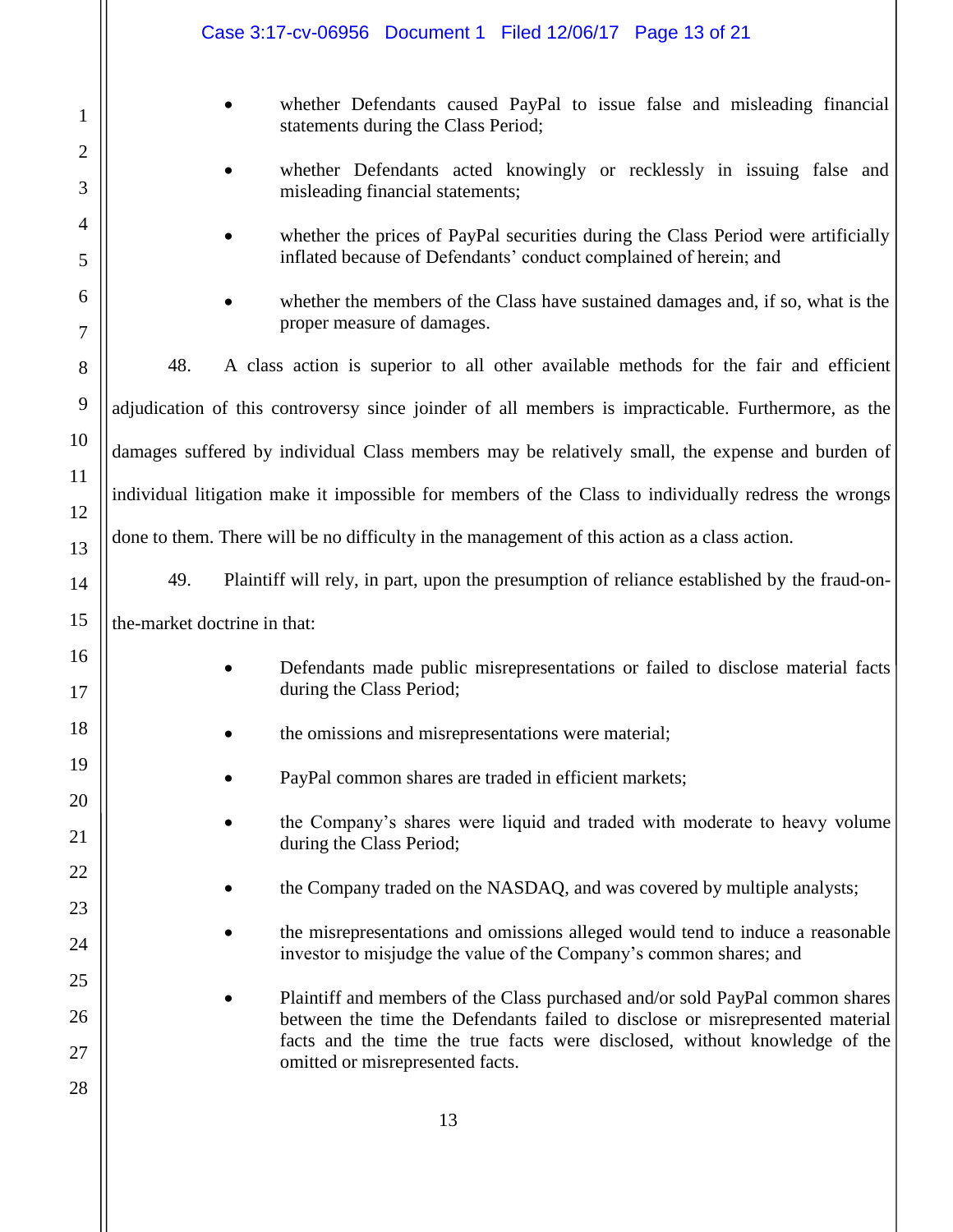50. Based upon the foregoing, Plaintiff and the members of the Class are entitled to a presumption of reliance upon the integrity of the market.

51. Alternatively, Plaintiff and the members of the Class are entitled to the presumption of reliance established by the Supreme Court in *Affiliated Ute Citizens of the State of Utah v. United States*, 406 U.S. 128, 92 S. Ct. 2430 (1972), as Defendants omitted material information in their Class Period statements in violation of a duty to disclose such information, as detailed above.

#### **COUNT I**

#### **Violation of Section 10(b) of The Exchange Act and Rule 10b-5 Against All Defendants**

52. Plaintiff repeats and realleges each and every allegation contained above as if fully set forth herein.

53. This Count is asserted against PayPal and the Individual Defendants and is based upon Section 10(b) of the Exchange Act, 15 U.S.C. § 78j(b), and Rule 10b-5 promulgated thereunder by the SEC.

54. During the Class Period, PayPal and the Individual Defendants, individually and in concert, directly or indirectly, disseminated or approved the false statements specified above, which they knew or deliberately disregarded were misleading in that they contained misrepresentations and failed to disclose material facts necessary in order to make the statements made, in light of the circumstances under which they were made, not misleading.

55. PayPal and the Individual Defendants violated §10(b) of the 1934 Act and Rule 10b-5 in that they:

- employed devices, schemes and artifices to defraud;
- made untrue statements of material facts or omitted to state material facts necessary in order to make the statements made, in light of the circumstances under which they were made, not misleading; or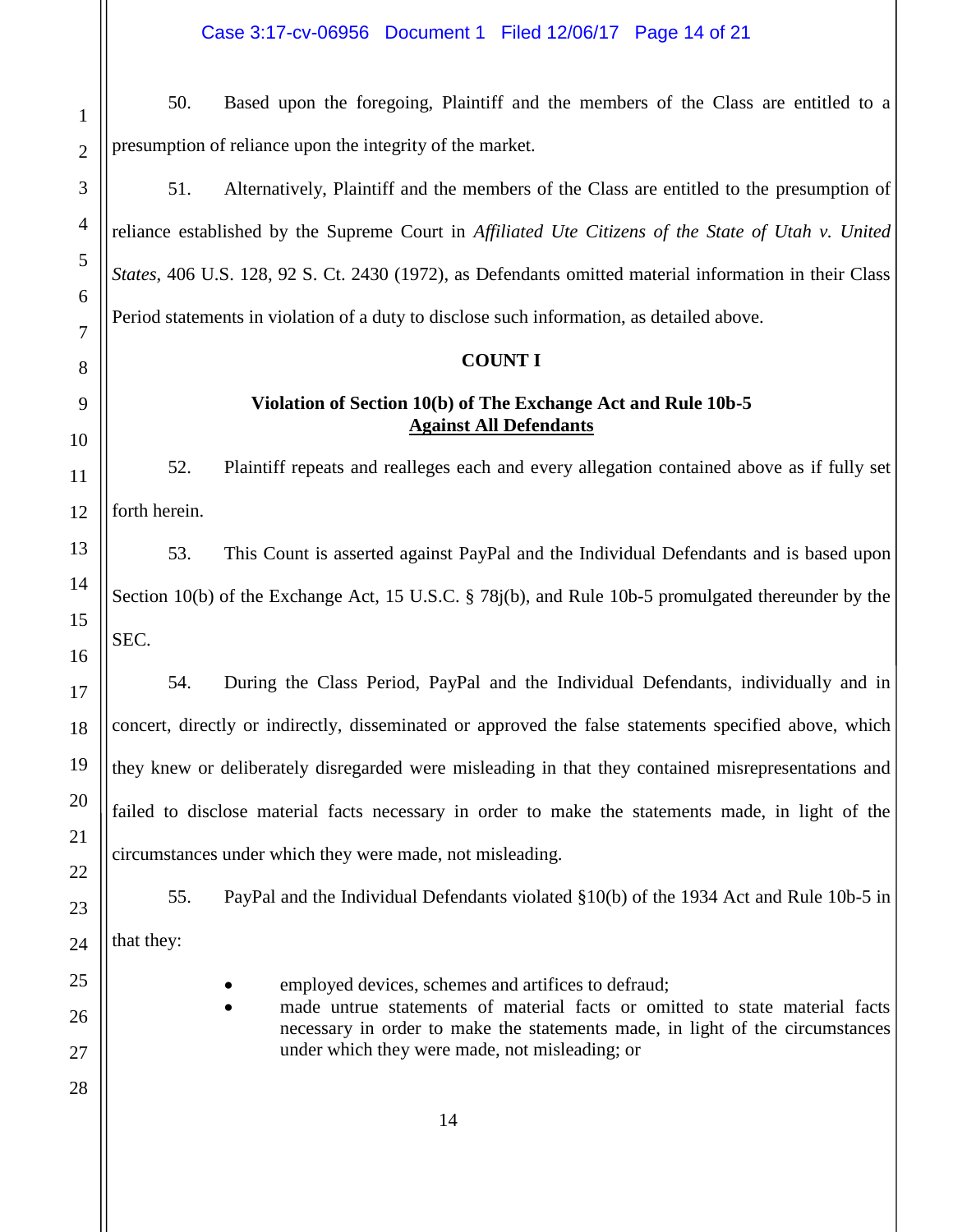engaged in acts, practices and a course of business that operated as a fraud or deceit upon plaintiff and others similarly situated in connection with their purchases of PayPal common shares during the Class Period.

56. PayPal and the Individual Defendants acted with scienter in that they knew that the public documents and statements issued or disseminated in the name of PayPal were materially false and misleading; knew that such statements or documents would be issued or disseminated to the investing public; and knowingly and substantially participated, or acquiesced in the issuance or dissemination of such statements or documents as primary violations of the securities laws. These Defendants by virtue of their receipt of information reflecting the true facts of PayPal, their control over, and/or receipt and/or modification of PayPal allegedly materially misleading statements, and/or their associations with the Company which made them privy to confidential proprietary information concerning PayPal, participated in the fraudulent scheme alleged herein.

57. Individual Defendants, who are the senior officers and/or directors of the Company, had actual knowledge of the material omissions and/or the falsity of the material statements set forth above, and intended to deceive Plaintiff and the other members of the Class, or, in the alternative, acted with reckless disregard for the truth when they failed to ascertain and disclose the true facts in the statements made by them or other PayPal personnel to members of the investing public, including Plaintiff and the Class.

58. As a result of the foregoing, the market price of PayPal common shares was artificially inflated during the Class Period. In ignorance of the falsity of PayPal's and the Individual Defendants' statements, Plaintiff and the other members of the Class relied on the statements described above and/or the integrity of the market price of PayPal common shares during the Class Period in purchasing PayPal common shares at prices that were artificially inflated as a result of PayPal's and the Individual Defendants' false and misleading statements.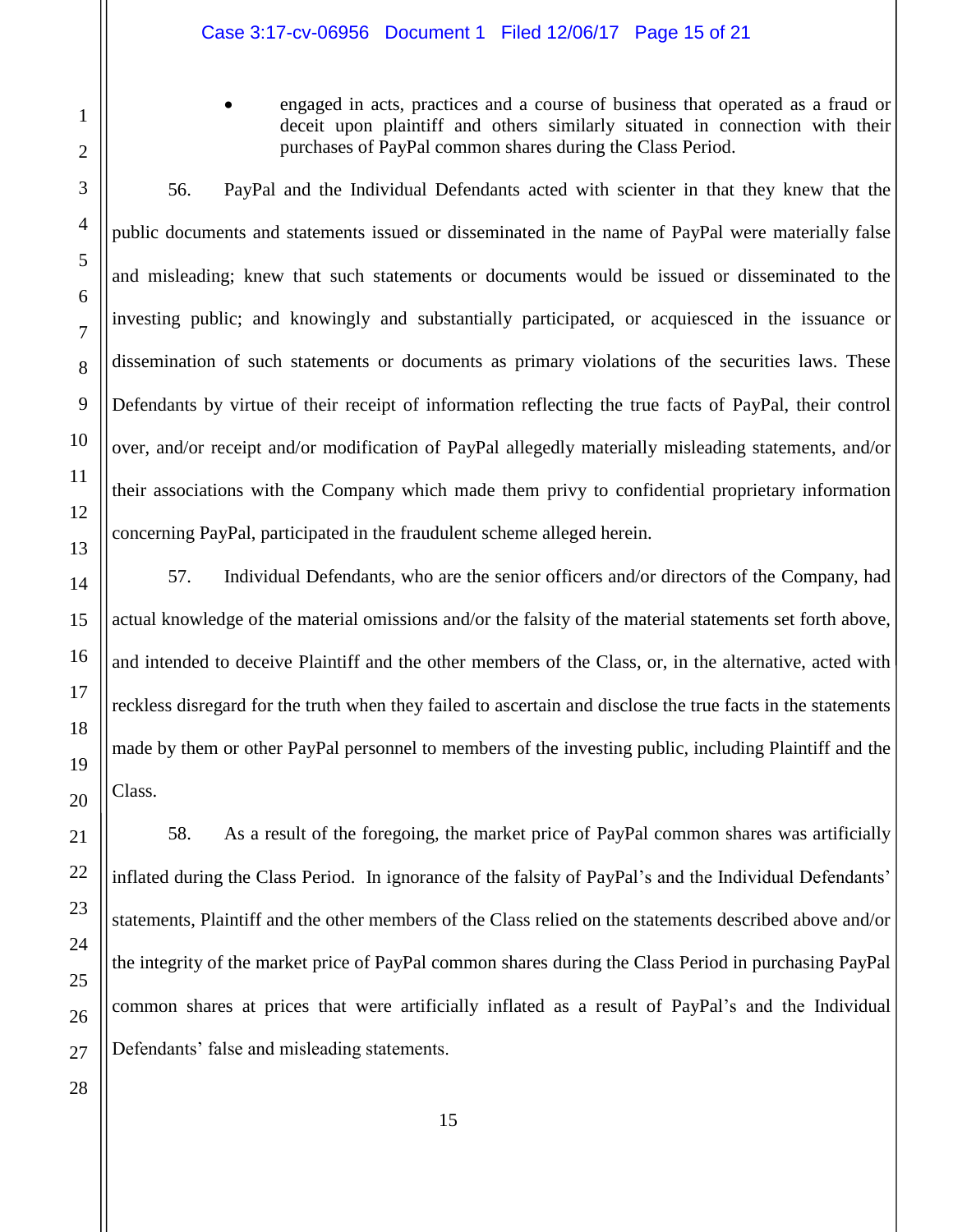#### Case 3:17-cv-06956 Document 1 Filed 12/06/17 Page 16 of 21

59. Had Plaintiff and the other members of the Class been aware that the market price of PayPal common shares had been artificially and falsely inflated by PayPal's and the Individual Defendants' misleading statements and by the material adverse information which PayPal's and the Individual Defendants did not disclose, they would not have purchased PayPal's common shares at the artificially inflated prices that they did, or at all.

60. As a result of the wrongful conduct alleged herein, Plaintiff and other members of the Class have suffered damages in an amount to be established at trial.

61. By reason of the foregoing, PayPal and the Individual Defendants have violated Section 10(b) of the 1934 Act and Rule 10b-5 promulgated thereunder and are liable to the plaintiff and the other members of the Class for substantial damages which they suffered in connection with their purchase of PayPal common shares during the Class Period.

#### **COUNT II**

#### **Violation of Section 20(a) of The Exchange Act Against The Individual Defendants**

62. Plaintiff repeats and realleges each and every allegation contained in the foregoing paragraphs as if fully set forth herein.

63. During the Class Period, the Individual Defendants participated in the operation and management of PayPal, and conducted and participated, directly and indirectly, in the conduct of PayPal's business affairs. Because of their senior positions, they knew the adverse non-public information regarding the Company's inadequate internal safeguards in data security protocols.

64. As officers and/or directors of a publicly owned company, the Individual Defendants had a duty to disseminate accurate and truthful information with respect to PayPal's financial condition and results of operations, and to correct promptly any public statements issued by PayPal which had become materially false or misleading.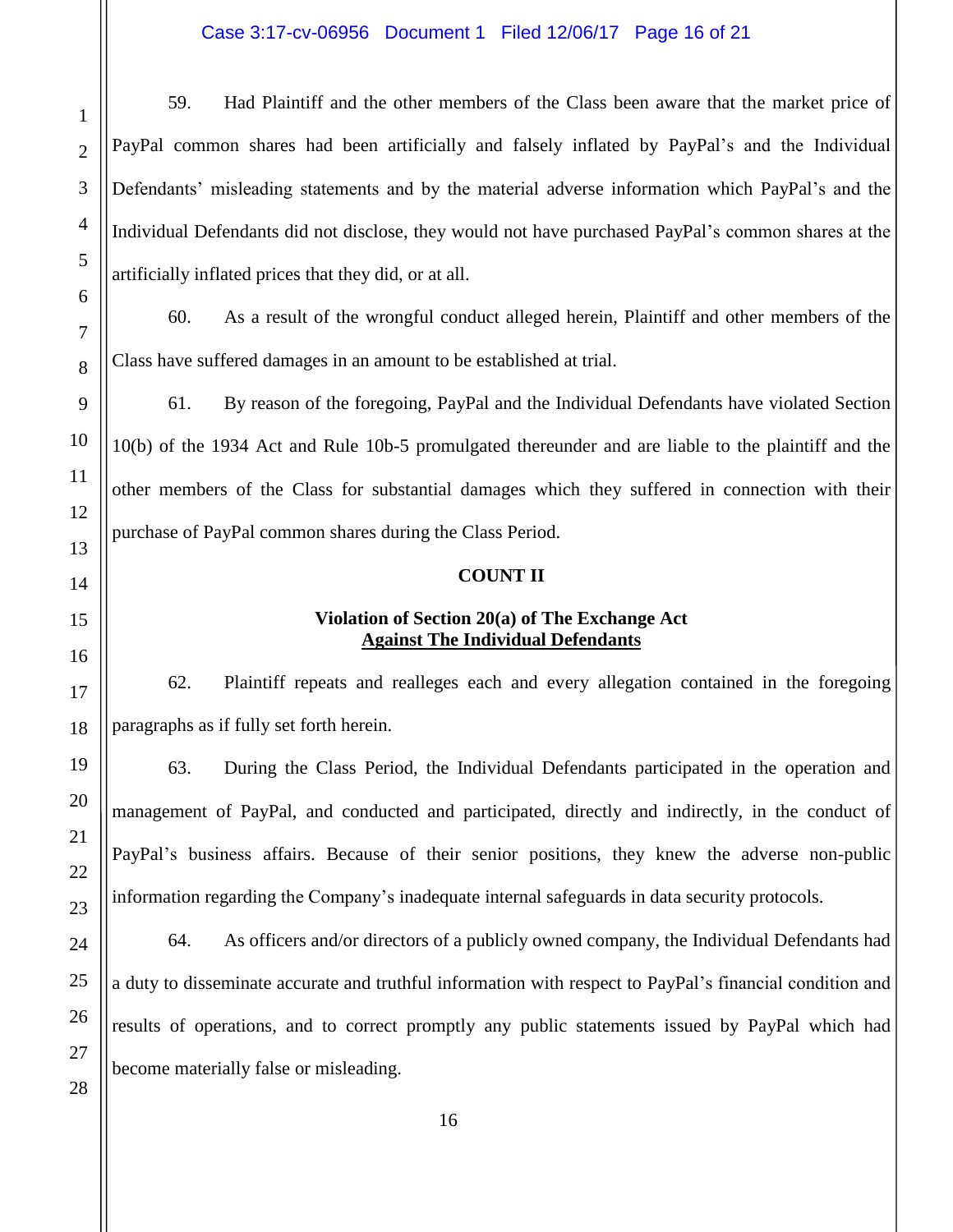# Case 3:17-cv-06956 Document 1 Filed 12/06/17 Page 17 of 21

| $\mathbf{1}$   | 65.                                                                                                      | Because of their positions of control and authority as senior officers, the Individual                 |  |
|----------------|----------------------------------------------------------------------------------------------------------|--------------------------------------------------------------------------------------------------------|--|
| $\overline{2}$ | Defendants were able to, and did, control the contents of the various reports, press releases and public |                                                                                                        |  |
| 3              | filings which PayPal disseminated in the marketplace during the Class Period. Throughout the Class       |                                                                                                        |  |
| 4              | Period, the Individual Defendants exercised their power and authority to cause PayPal to engage in the   |                                                                                                        |  |
| 5              |                                                                                                          | wrongful acts complained of herein. The Individual Defendants therefore, were "controlling persons" of |  |
| 6              | PayPal within the meaning of Section 20(a) of the Exchange Act. In this capacity, they participated in   |                                                                                                        |  |
| 7<br>8         | the unlawful conduct alleged which artificially inflated the market price of PayPal common shares.       |                                                                                                        |  |
| 9              | By reason of the above conduct, the Individual Defendants are liable pursuant to Section<br>66.          |                                                                                                        |  |
| 10             |                                                                                                          | 20(a) of the Exchange Act for the violations committed by PayPal.                                      |  |
| 11             |                                                                                                          | <b>PRAYER FOR RELIEF</b>                                                                               |  |
| 12             | WHEREFORE, Plaintiff demands judgment against Defendants as follows:                                     |                                                                                                        |  |
| 13<br>14       | Determining that the instant action may be maintained as a class action under Rule 23 of<br>A.           |                                                                                                        |  |
| 15             | the Federal Rules of Civil Procedure, and certifying Plaintiff as the Class representative;              |                                                                                                        |  |
| 16             | <b>B.</b><br>Requiring Defendants to pay damages sustained by Plaintiff and the Class by reason of       |                                                                                                        |  |
| 17             | the acts and transactions alleged herein;                                                                |                                                                                                        |  |
| 18             | C.<br>Awarding Plaintiff and the other members of the Class prejudgment and post-judgment                |                                                                                                        |  |
| 19             | interest, as well as their reasonable attorneys' fees, expert fees and other costs; and                  |                                                                                                        |  |
| 20             |                                                                                                          |                                                                                                        |  |
| 21<br>22       | Awarding such other and further relief as this Court may deem just and proper.<br>D.                     |                                                                                                        |  |
| 23             | <b>DEMAND FOR TRIAL BY JURY</b>                                                                          |                                                                                                        |  |
| 24             | Plaintiff hereby demands a trial by jury.                                                                |                                                                                                        |  |
| 25             | Dated: December 6, 2017                                                                                  | Respectfully submitted,                                                                                |  |
| 26             |                                                                                                          | POMERANTZ LLP                                                                                          |  |
| 27             |                                                                                                          | By: /s/ Jennifer Pafiti                                                                                |  |
| 28             |                                                                                                          | Jennifer Pafiti (SBN 282790)                                                                           |  |
|                |                                                                                                          | 17                                                                                                     |  |

 $\mathbb{I}$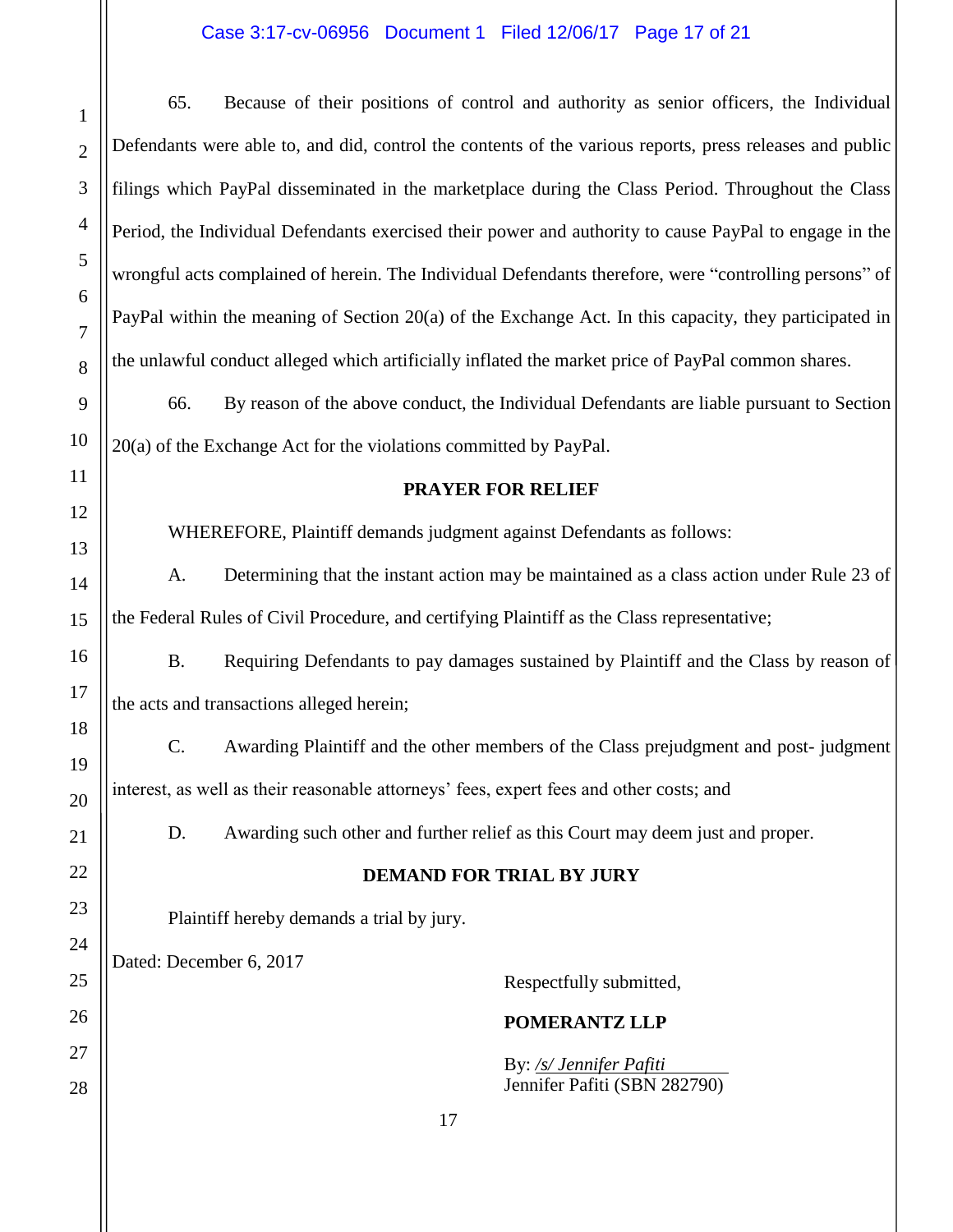468 North Camden Drive Beverly Hills, CA 90210 Telephone: (818) 532-6499 E-mail: jpafiti@pomlaw.com

#### **POMERANTZ, LLP**

Jeremy A. Lieberman J. Alexander Hood II 600 Third Avenue, 20th Floor New York, New York 10016 Telephone: (212) 661-1100 Facsimile: (212) 661-8665 E-mail: jalieberman@pomlaw.com E-mail: ahood@pomlaw.com

#### **POMERANTZ LLP**

Patrick V. Dahlstrom Ten South La Salle Street, Suite 3505 Chicago, Illinois 60603 Telephone: (312) 377-1181 Facsimile: (312) 377-1184 E-mail: pdahlstrom@pomlaw.com

#### **BRONSTEIN, GEWIRTZ & GROSSMAN, LLC**

Peretz Bronstein 60 East 42nd Street, Suite 4600 New York, NY 10165 (212) 697-6484 peretz@bgandg.com

#### *Attorneys for Plaintiff*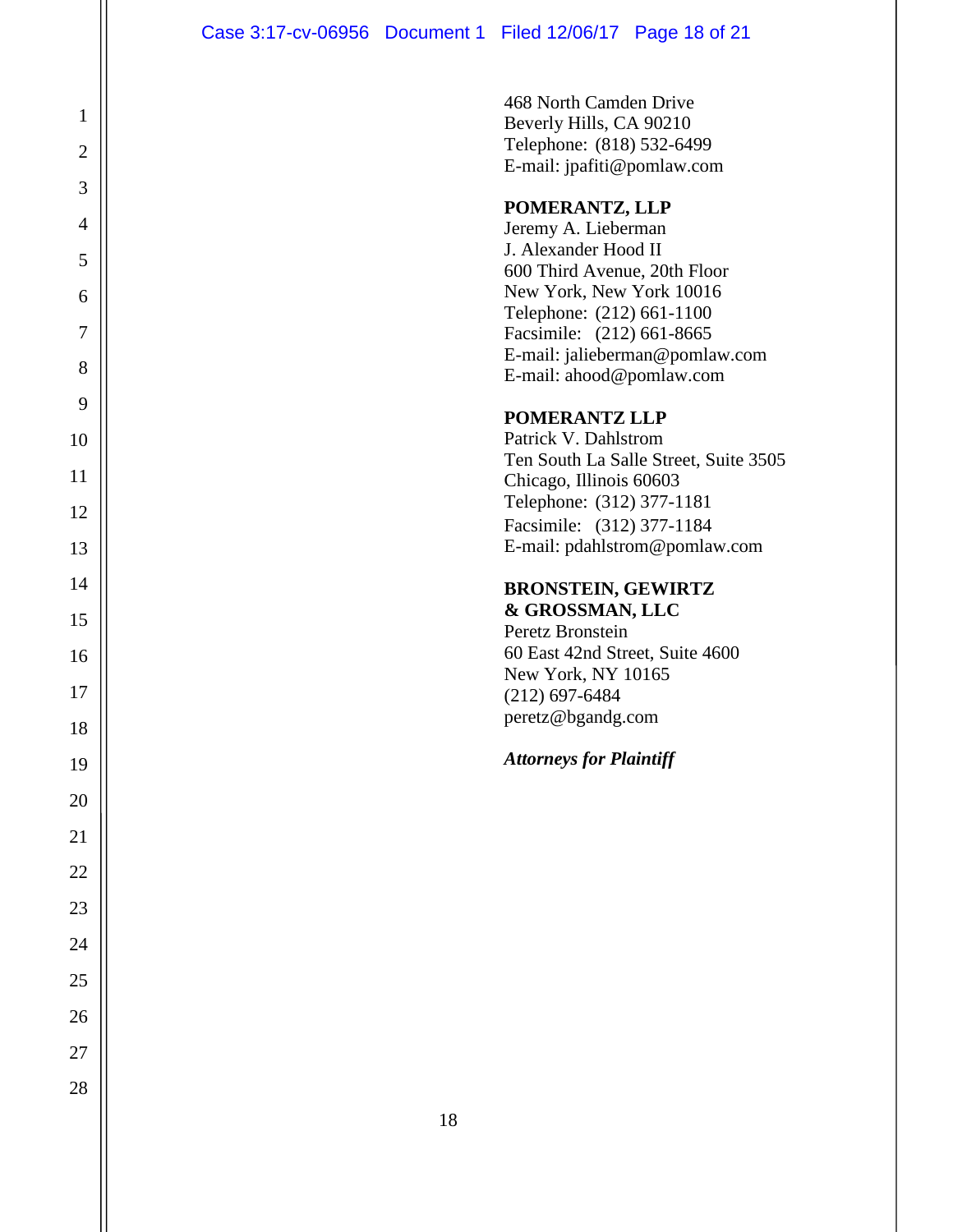Submission Date 2017-12-05 12:09:00

# CERTIFICATION PURSUANT TO FEDERAL SECURITIES LAWS

1. I make this declaration pursuant to Section 27(a)(2) of the Securities Act of 1933 ("Securities Act") and/or Section 21D(a)(2) of the Securities Exchange Act of 1934 ("Exchange Act") as amended by the Private Securities Litigation Reform Act of 1995.

2. I have reviewed a Complaint against against a Complaint against PayPal Holding, Inc. ("PayPal" or the "Company"), as well as media and analyst reports about the Company. Plaintiff believes and authorizes the filing of a comparable complaint on my behalf.

3. I did not purchase or acquire PayPal securities at the direction of plaintiffs' counsel or in order to participate in any private action arising under the Securities Act or Exchange Act.

4. I am willing to serve as a representative party on behalf of a Class of investors who purchased or acquired PayPal securities during the class period, including providing testimony at deposition and trial, if necessary. I understand that the Court has the authority to select the most adequate lead plaintiff in this action.

5. To the best of my current knowledge, the attached sheet lists all of my transactions in PayPal securities during the Class Period as specified in the Complaint.

6. During the three-year period preceding the date on which this Certification is signed, I have not sought to serve as a representative party on behalf of a class under the federal securities laws.

7. I agree not to accept any payment for serving as a representative party on behalf of the class as set forth in the Complaint, beyond my pro rata share of any recovery, except such reasonable costs and expenses directly relating to the representation of the class as ordered or approved by the Court.

8. I declare under penalty of perjury that the foregoing is true and correct.

#### Name

Print Name RONALD SGARLATA

## Acquisitions

#### Configurable list (if none enter none)

| Date Acquired | Number of Shares Acquired | Price per Share Acquired |  |
|---------------|---------------------------|--------------------------|--|
| 11/1/2017     |                           |                          |  |

# Sales

#### Configurable list (if none enter none)

| Date Sold | Number of Shares Sold | Price per Share Sold |
|-----------|-----------------------|----------------------|
|           |                       |                      |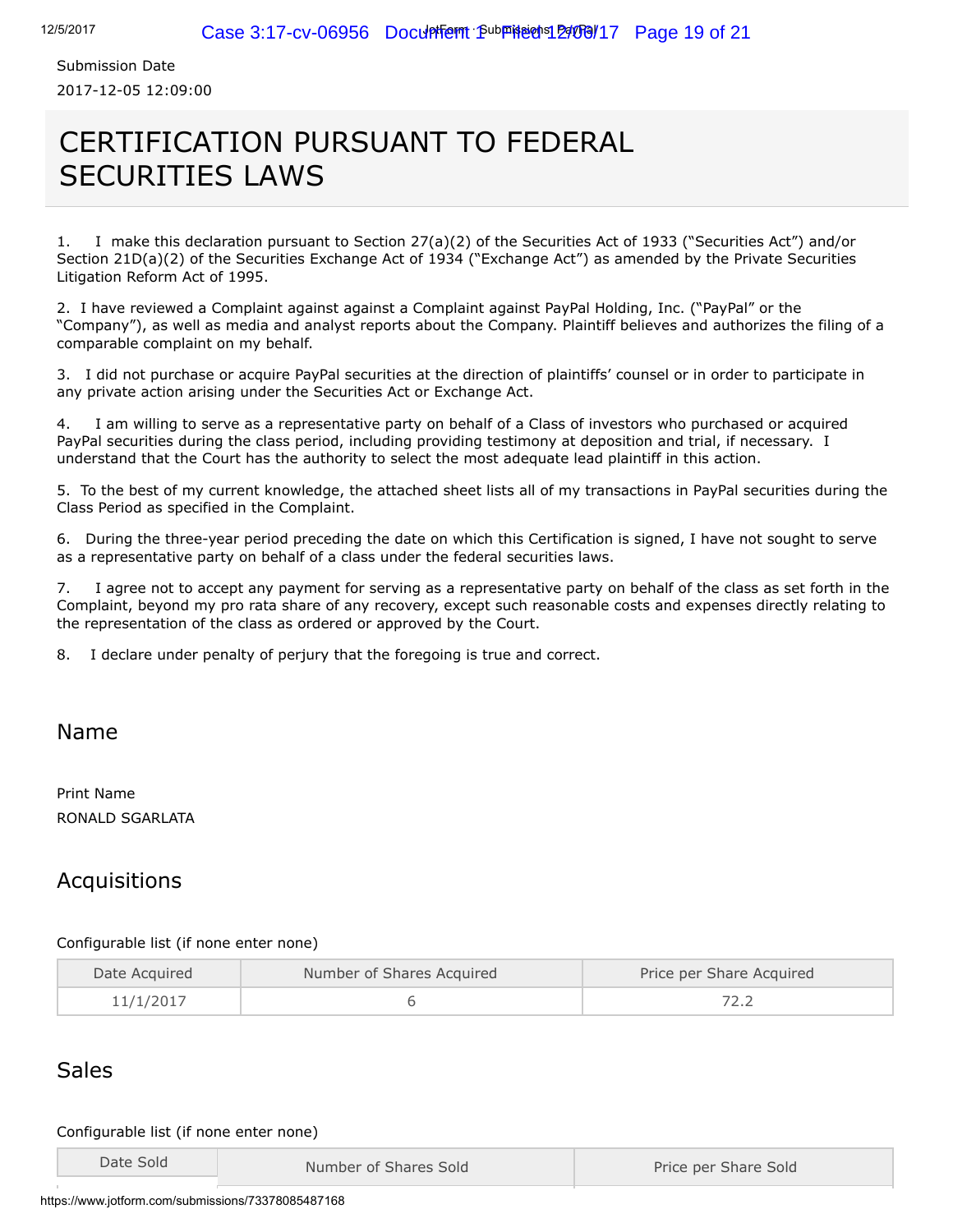# Documents & Message

Upload your brokerage statements showing your individual purchase and sale orders. (redacted)

Signature

Full Name RONALD SGARLATA